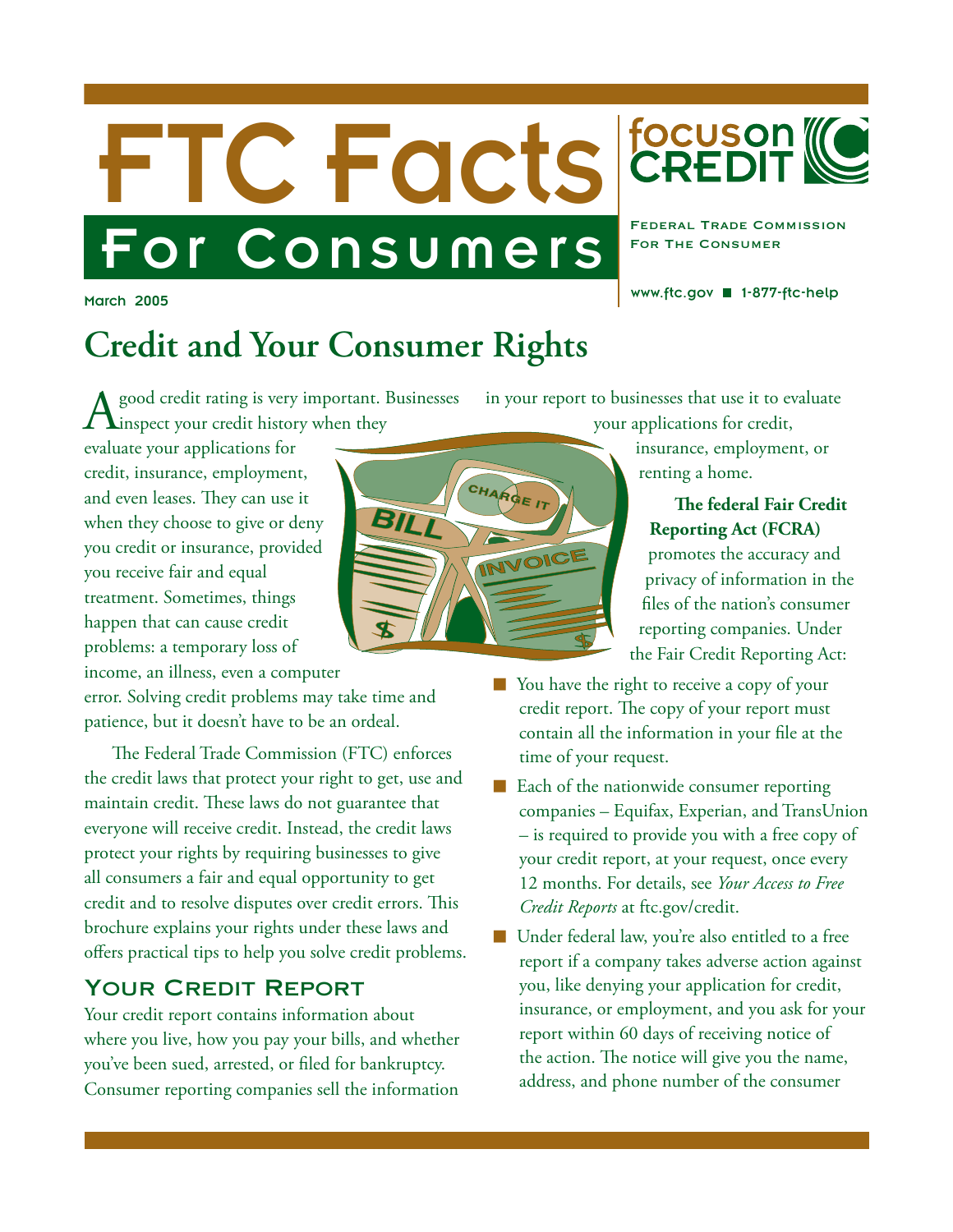#### 2 FTC Facts For Consumers

reporting company. You're also entitled to one free report a year if you're unemployed and plan to look for a job within 60 days; if you're on welfare; or if your report is inaccurate because of fraud, including identity theft.

#### YOUR CREDIT APPLICATION

When creditors evaluate a credit application, they cannot engage in discriminatory practices.

**The Equal Credit Opportunity Act (ECOA)** prohibits credit discrimination on the basis of

sex, race, marital status, religion, national origin, age, or receipt of public assistance. Creditors may ask for this information (except religion) in certain situations, but they may not use it to discriminate against you when deciding whether to grant you credit.

The ECOA protects consumers who deal with companies that regularly extend credit, including banks, small loan and finance companies, retail and department stores, credit card companies, and credit unions. Everyone who participates in the decision to grant credit, including real estate brokers who arrange financing, must follow this law. Businesses applying for credit also are protected by this law. Under the Equal Credit Opportunity Act:

- You cannot be denied credit based on your race, sex, marital status, religion, age, national origin, or receipt of public assistance.
- You have the right to have reliable public assistance considered in the same manner as other income.
- If you are denied credit, you have a legal right to know why.

For details, see *Equal Credit Opportunity* at ftc.gov/credit.

#### YOUR CREDIT BILLING AND Electronic Fund Transfer Statements

It is important to check credit billing and electronic fund transfer account statements regularly because these documents may contain mistakes that could damage your credit status or reflect improper charges or transfers. If you find an error or discrepancy, notify the company and dispute the error immediately. **The Fair Credit Billing Act (FCBA)** and **Electronic Fund Transfer Act (EFTA)** establish

> procedures for resolving mistakes on credit billing and electronic fund transfer account statements, including:

■ charges or electronic fund transfers that you – or anyone you have authorized to use your

account – have not made;

- charges or electronic fund transfers that are incorrectly identified or show the wrong date or amount;
- math errors;

*You cannot be denied credit based* 

*on your race, sex, marital status,* 

*religion, age, national origin, or* 

*receipt of public assistance.*

- failure to post payments, credits, or electronic fund transfers properly;
- failure to send bills to your current address – provided the creditor receives your change of address, in writing, at least 20 days before the billing period ends;
- charges or electronic fund transfers for which you ask for an explanation or written proof of purchase along with a claimed error or request for clarification.

The FCBA generally applies only to "open end" credit accounts – credit cards and revolving charge accounts, like department store accounts. It does not apply to loans or credit sales that are paid according to a fixed schedule until the entire amount is paid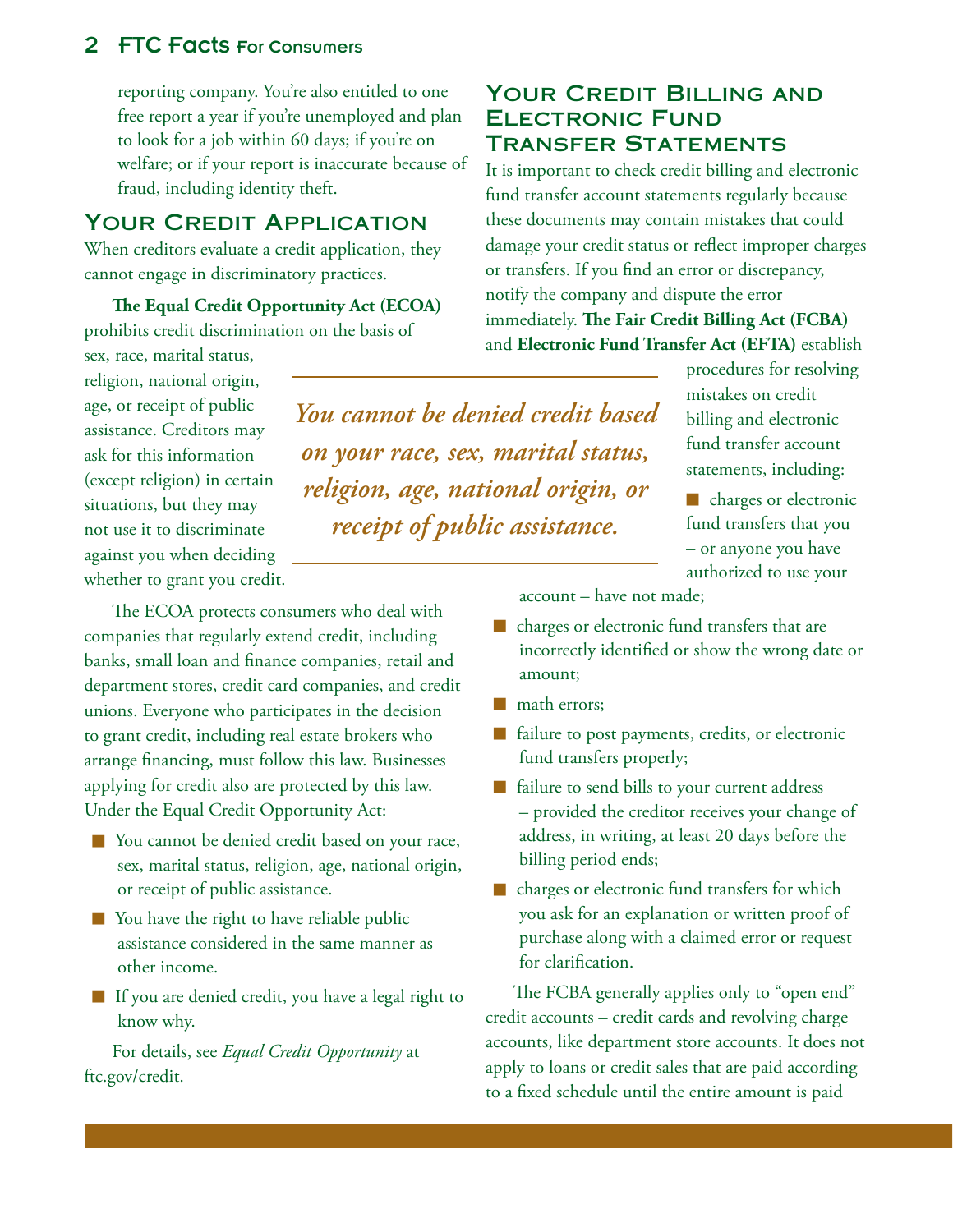back, like an automobile loan. The EFTA applies to electronic fund transfers, like those involving automatic teller machines (ATMs), point-of-sale debit transactions, and other electronic banking transactions.

For details, see *Fair Credit Billing* and *A Consumer's Guide to E-Payments* at ftc.gov/credit.

### YOUR DEBTS AND Debt Collectors

You are responsible for your debts. If you fall behind in paying your creditors, or if an error is made on your account, you may be contacted by a "debt collector." A debt collector is any person, other than the creditor, who regularly collects debts owed to others, including lawyers who collect debts on a

regular basis. You have the right to be treated fairly by debt collectors.

**The Fair Debt Collection Practices Act** 

**(FDCPA)** applies to personal, family, and household debts. This includes money you owe for the purchase of a car, for medical care, or for charge accounts. The FDCPA prohibits debt collectors from engaging in unfair, deceptive, or abusive practices while collecting these debts. Under the FDCPA:

- Debt collectors may contact you only between 8 a.m. and 9 p.m.
- Debt collectors may not contact you at work if they know your employer disapproves.
- Debt collectors may not harass, oppress, or abuse you.
- Debt collectors may not lie when collecting debts, such as falsely implying that you have committed a crime.
- Debt collectors must identify themselves to you on the phone.
- Debt collectors must stop contacting you if you ask them to do so in writing.

For details, see *Fair Debt Collection* at ftc.gov/credit.

#### Solving Your Credit Problems

Your credit report can influence your purchasing power, as well as your opportunity to get a job, rent or buy an apartment or a house, and buy insurance. When negative information in your report is accurate, only the passage of time can assure its removal. A consumer reporting company can report most accurate negative information for seven years and bankruptcy information for 10 years. Information about an unpaid judgment against you can be reported for seven years or until the statute of limitations runs out, whichever is longer. There is no

*Debt collectors may contact you only between 8 a.m. and 9 p.m.* 

time limit on reporting information about criminal convictions; information reported in response to your application for a job that

pays more than \$75,000 a year; and information reported because you've applied for more than \$150,000 worth of credit or life insurance. There is a standard method for calculating the seven-year reporting period. Generally, the period runs from the date that the event took place.

If you are having problems paying your bills, contact your creditors immediately. Try to work out a modified payment plan with them that reduces your payments to a more manageable level. Don't wait until your account has been turned over to a debt collector.

Here are some additional tips for solving credit problems:

■ If you want to dispute a credit report, bill or credit denial, write to the appropriate company and send your letter "return receipt requested."